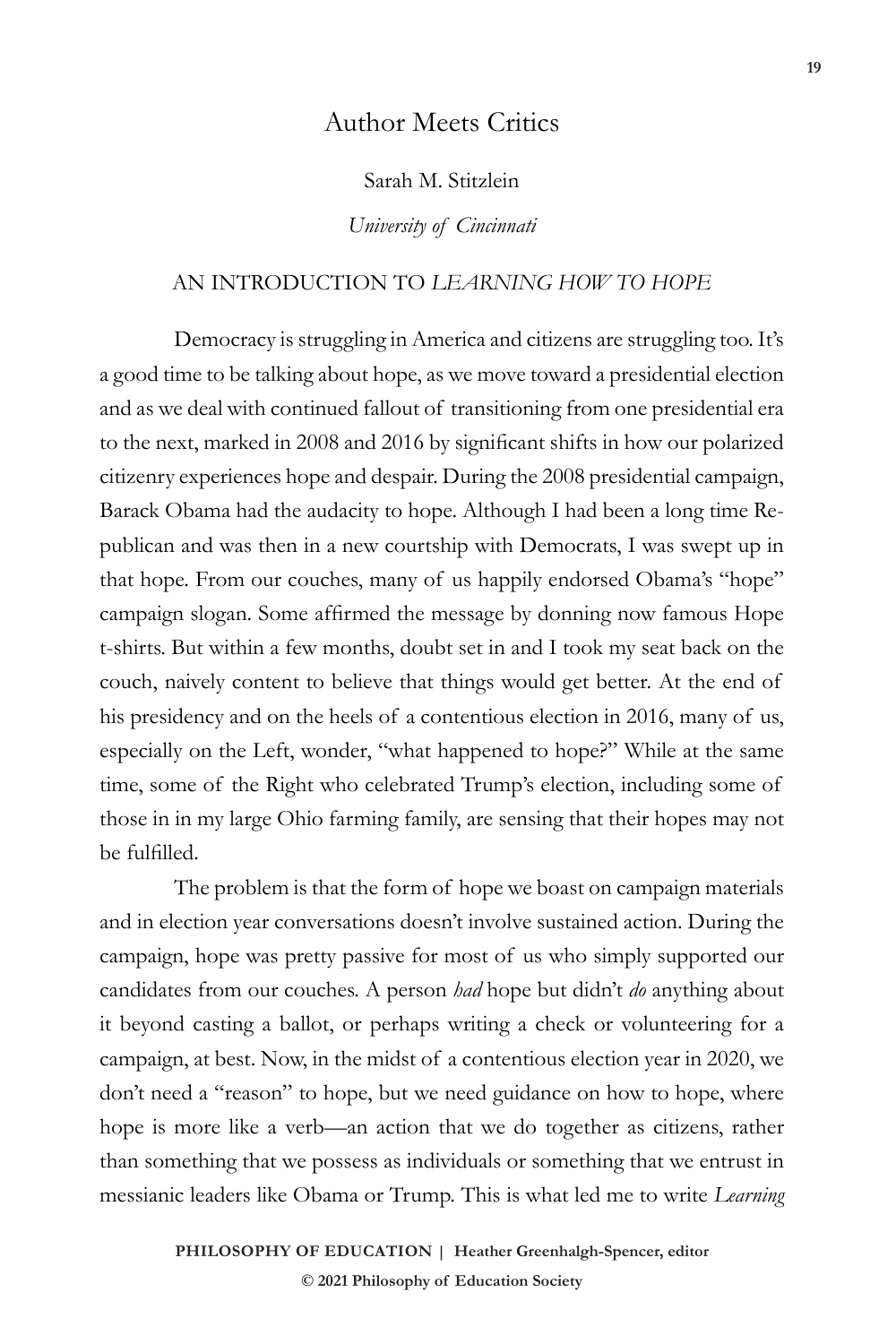*How to Hope: Reviving Democracy through School and Civil Society.* In the book, I explain what hope is, why it matters to democracy, and how to teach it. And, in the democratic spirit of communal knowledge and working together through challenging political times, I released the book as a free, open access publication through Oxford University Press.

The book begins by describing the contemporary political landscape in America, where political despair is growing. To make sense of these conditions and their historical trajectory, I turn to the American roots of pragmatist philosophy to show how that tradition aligns with key elements of democracy and struggles in American life today. It describes problematic ways in which hope is often understood as an individualist emotional outlook. Then, it lays out central elements of pragmatism that form an account of hope that is social and political, where hope is a set of habits that we develop through our interactions with other people, including in schools.

I draw upon John Dewey to explain how hope grows out of our inquiry into the world around us as we seek to resolve what he calls, "indeterminate situations." Hope often arises within the midst of despair, when we have lost our way and are struggling to move forward. When these moments occur, we should turn to the process of inquiry via the empirical method to help us explore those situations, consider possible courses of action, and test out various solutions. Inquiry is related to growth. We grow when we apply what we learn from inquiry and create ways to smoothly move from one activity to the next. We develop what Dewey calls "ends-in-view," which are relatively close and feasible goals that help us move forward out of the ruts we face in life and out of moments of despair.

Then I turn to Dewey's idea of meliorism as a practical way that we can move forward in difficult times. Meliorism holds that there is significant evidence in history to show that we can make things better through effort and work together. Such efforts are rarely undertaken alone, instead they are tied to others who are working together to solve problems. Meliorism is not a belief in inevitable progress, but rather a call to human action, especially in the midst of struggle and uncertainty. In the book, I piece together inquiry, growth, and meliorism, to offer an account of hope where hope is a set of habits—a disposition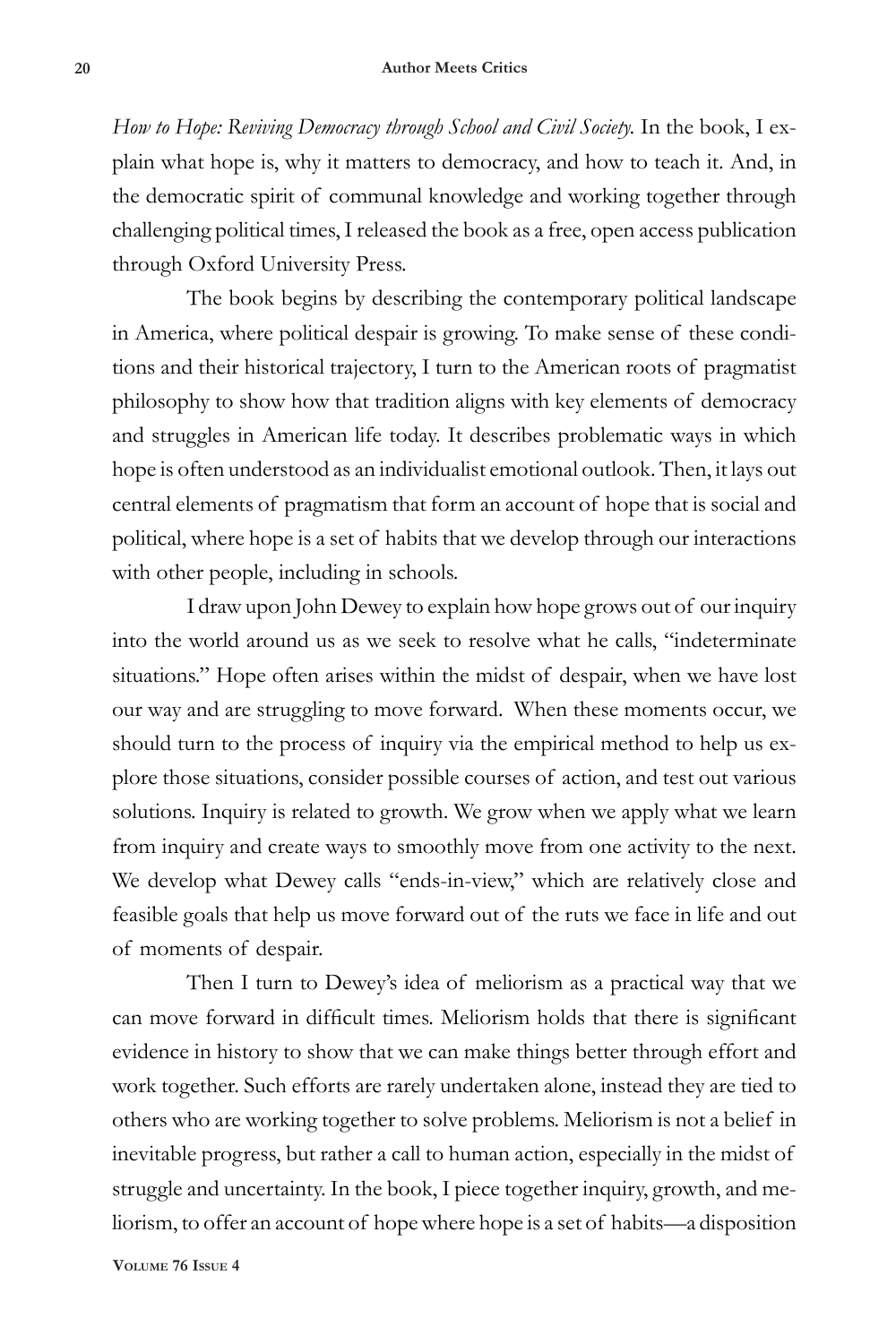toward possibility and change for the betterment of oneself and, often, others.

Hope is something that we do. Many citizens today tend to proclaim whether they do or do not "have hope," as though hope is an object that is possessed, often passively, as if we merely hold it or lose it. Pragmatist habits of hope, however, are better understood as a verb—hoping, an ongoing activity. Hope, then, is an inclination to act. It entails thinking imaginatively about our challenging situations and working with others to change and improve them. Hope matters to democracy because shared hoping, and the content of what we hope for, ties communities together. Hoping with others for the same goals entails a joint commitment that gives our connections substance and direction. I argue that this sort of problem-solving and collective citizen behavior can greatly help us today, where we see citizens increasingly siloed into like-minded political groups, and unable to trust or work with others.

Next in the book, I talk about hope in terms of our current political environment. I argue that counter to the rosy image of hope, it is not all about happiness. If we look outside in America right now, we see a lot of upset people taking to the streets in protest. This is a sign that democracy is alive, but I think it could be improved if we better connected hope and dissent. Perhaps counterintuitively, hope can lead to dissent because, when we focus on the improved future we desire, we may find ourselves dissatisfied and frustrated with how things are now. That discontent can be used proactively as democratic dissent. In such dissent one not only expresses one's dissatisfaction with the current state of affairs, but helps others to see the problem, and then puts forward solutions to be discussed and tested. Dissent enables struggling citizens to name problems, call for collective work, and engage in action, rather than resigning to the negativity and paralysis of despair.

Recognizing that hope is not inherent in our lives, but rather requires cultivation, I close the book with suggestions for how we might teach hope in schools and in civil society. I especially make effort to differentiate teaching hope from teaching grit. I argue that this widely-celebrated approach is not a good way to improve our political or individual lives. Indeed, it may even exacerbate political despair as it leaves systems of injustice in place and further frustrates citizens who are urged to face them alone. Instead, I offer a call for citizenship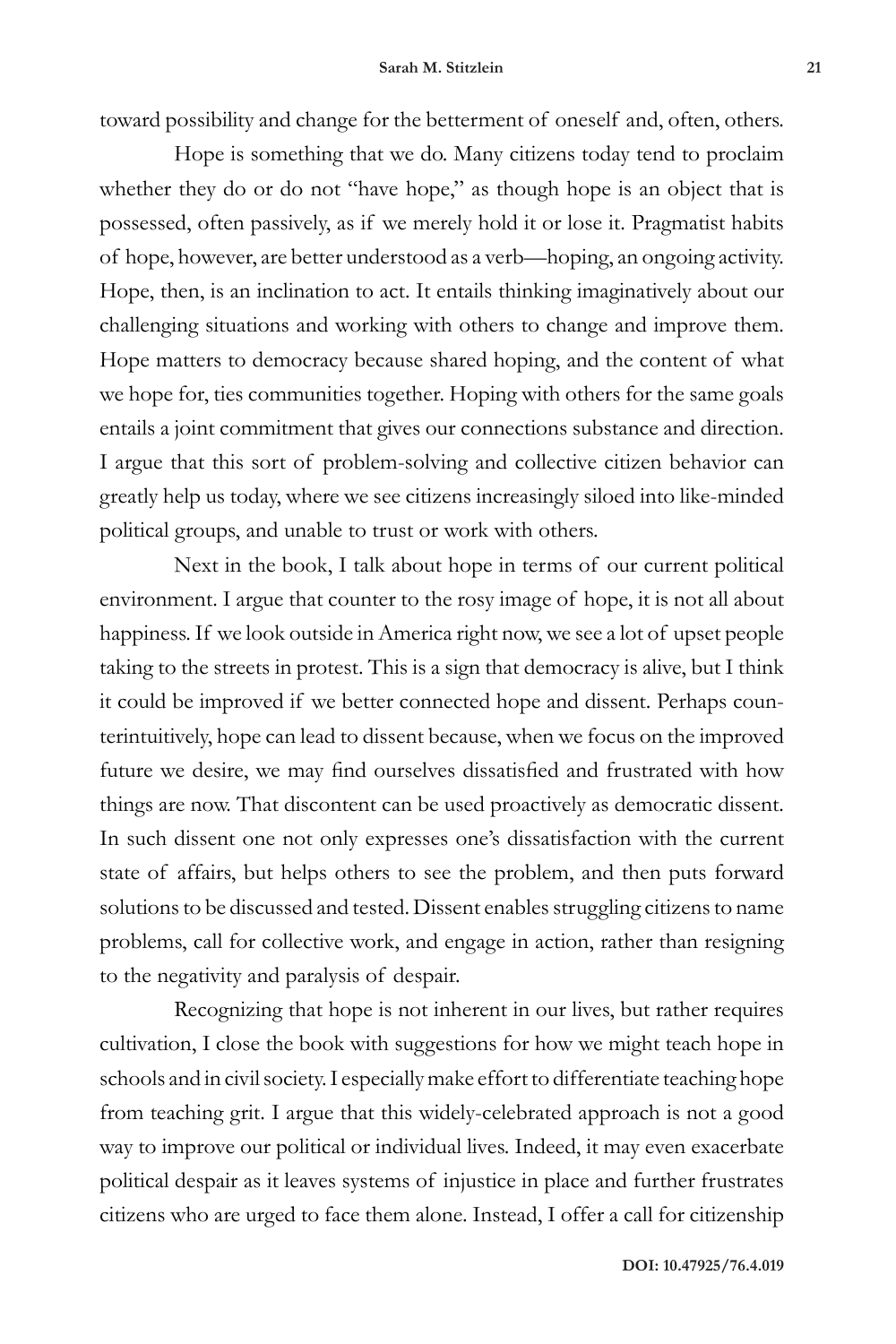education that is social, deliberative, and engaged with community problems. To nurture habits of hope, I call for schools to develop communities of inquiry, nurture communication and deliberation, foster criticality and dissent, cultivate imagination and storytelling, view citizenship as shared fate, and build trust. I extend this discussion of education for hope into suggestions for adults and civil organizations, where larger impact on today's democracy may be made.

I am grateful to my critics for taking up my work so carefully and for offering helpful suggestions for my ongoing project of reviving democracy and improving civic engagement, which extend beyond this book. I begin here by responding first to the more general concerns of Winston Thompson, then move into considering the ambiguities raised by Derek Gottlieb, before closing with a look at some of the more particular aspects of religious views of hope posed by Clarence Joldersma.

#### REASONS TO RESIST HOPE

To begin, Thompson's critique pushes me to more clearly foreground a key aspect of hope and its benefits. Perhaps "the by-product of hope" that interests me, to use Thompson's term, is not so much a by-product at all, but rather an essential element of hope that is often lacking in other accounts: action. Indeed, it is this sense of hope as a verb—a doing—that distinguishes my account from others. This aspect underlies much of my response to his criticisms.

Thompson asks whether hope is compelling. I, in turn, ask what keeps something from being compelling? Sometimes things aren't compelling because we are resistant to them, and not just hesitant to them, as Thompson describes himself. Whereas hesitancy is often related to uncertainty, resistance is more connected to principled reasons. Which leads me to ask why he might be resistant? Perhaps his reasons stem from the ways that other forms of hope (such as political slogans) have been problematically used in the past to dupe or pacify citizens. Or, perhaps it may be that hoping has been too exhausting for some people over time. I suspect that what I face here is not a critic who just needs to be urged past hesitation, but rather someone who may have legitimate reasons for being skeptical or resistant.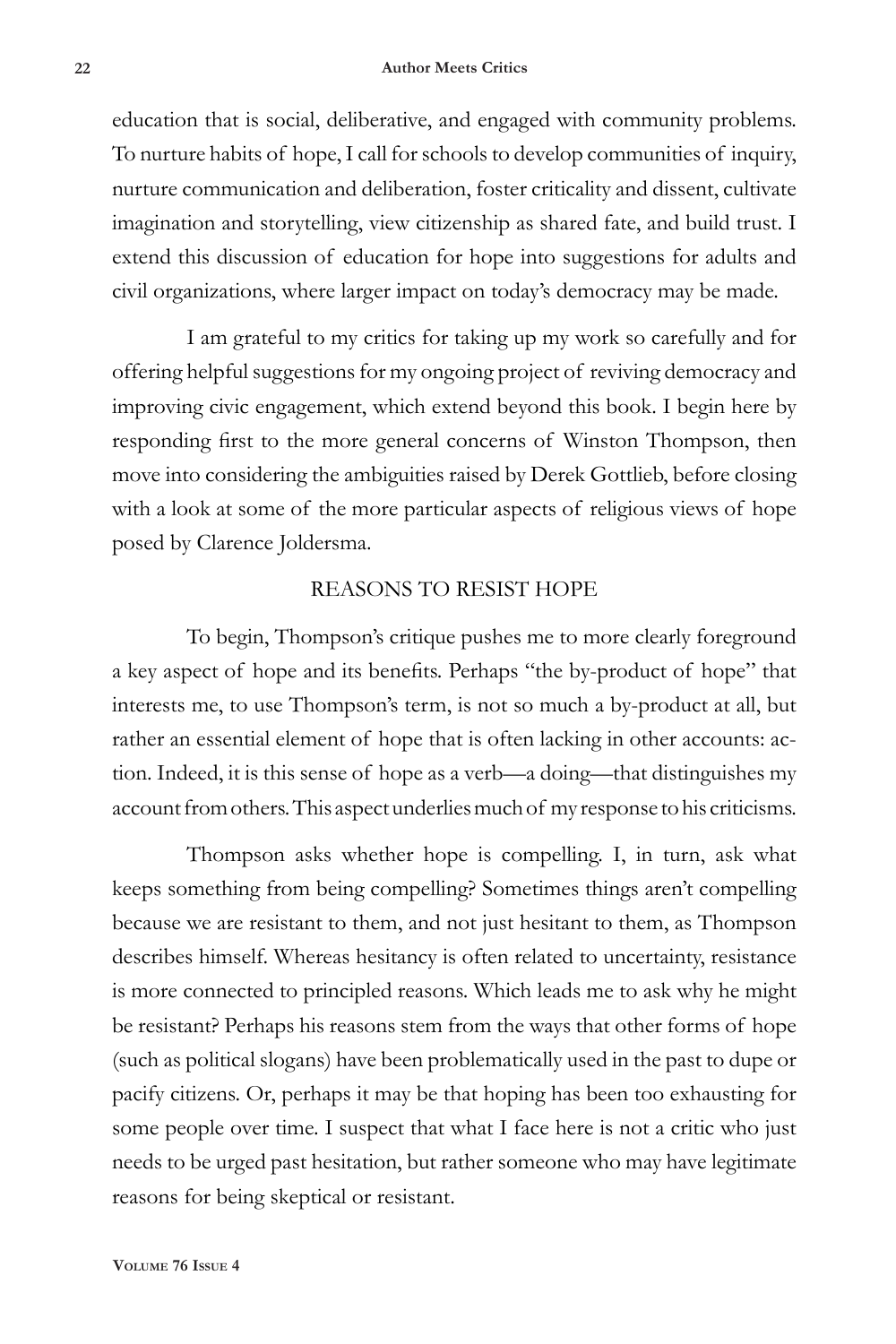The first of those reasons relates to concerns that hope may obscure our ability to fully see and understand the complete reality of our situation perhaps that a focus on a better future may prevent us from understanding just how bad the present is and the past circumstances that brought us to this point. I do think Thompson is correct that hope has been wielded in this way in the past, perhaps especially as a political slogan. But it's important to note that I situate my hope within pragmatism. This is a tradition where we don't just employ a cursory account of the past and present, but rather one where we inquire deeply into those circumstances as sources for helping us understand our indeterminate situations, inquire into how we can use the best of the past to move forward, reconstruct ourselves and our environment, and then test out our solutions within the present. I'm suggesting a deeply situated account of hope, not blind optimism, as I distinguish in the book.<sup>1</sup> Nonetheless, I do recognize that becoming overly focused on the future may narrow our vision in ways that keep us from fully seeing or appreciating the problems of the present. Perhaps, then, I need to work harder to develop a bifocal account of hope that more overtly engages in moving between different points of focus from what is immediately present and what might be in the future, seeing each in light of the other.<sup>2</sup> And I need to emphasize, once again, the active component of this sort of hope, one that is always on the lookout for blind spots, myths, and other distractions that keep one from fully experiencing reality in the ways that concern Thompson.

The second and third reasons Thompson gives assert that hope may not be essential for civic engagement, but rather it may be a luxury. These reasons lead him to suggest the possibility of non-hopeful citizens. Perhaps we may be witnessing some of those sorts of citizens active in protests against racism and police brutality today. They may not be hoping for a better future where equity is achieved, perhaps because, like Ta-Nehisi Coates, they see that outcome as largely impossible.<sup>3</sup> Yet, they may feel that it's appropriate for them to do something about the injustice evident today and that civic action through protest is the best way to engage right now. While I'm willing to concede that hope may not be essential for civic engagement, as Thompson suggestions, I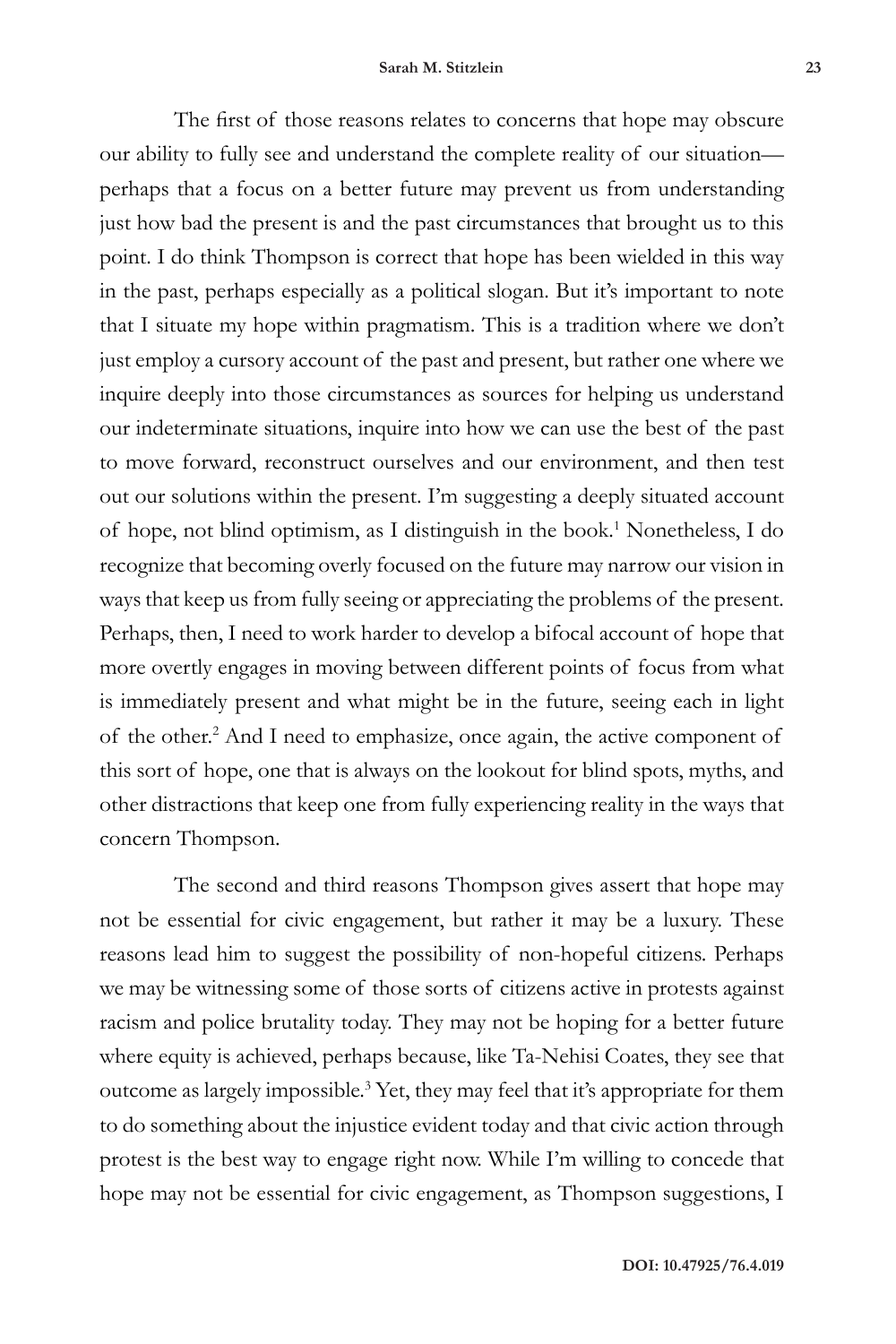contend that it can provide motivation to start civic engagement, help sustain citizens through the struggles of ongoing engagement, and help unite citizens with others in ways that build solidarity and coalitions that are useful for achieving civic ends. In other words, I think civic action is likely improved and more sustainable when propelled by hope.

This leads into my response to Thompson's final concern that my argument for hope, when recognizing that it might not be the best for all people in all situations, may be unsatisfactory. Yes, the fact that hope may not always be the best or even a desirable approach does call into question my resulting appeal to teach hope universally in schools and civil society. But, I believe I am justified in doing so because budding citizens must be equipped with the capacity to hope (via habits, skills, and know-how) so that when circumstances provoke or are amenable to hoping, citizens are ready to engage in hoping. To deny such an education would be to foreclose opportunities for more sustainable civic participation in the future.

I suggest that Thompson's final question regarding whether there might be times when we should not teach hope can be altered slightly to offer a friendly amendment to my project. Teachers and civic leaders must talk with students about the limits and suitability of hoping for all people and in all situations, helping them to recognize that while hope has significant benefits for collective public life as a whole, there may be times when it is not well suited for individuals or particular communities. In pragmatist spirit, students might then learn about alternatives they could experiment with in those situations, including forms of resistance or even dutiful obligation to participate. Indeed, these may be some of the many multiple motivators for civic engagement that Thompson seeks in schools. Even though I am open to these possibilities, however, I want to be clear that I still strongly side with the effectiveness of hoping for civic renewal as suitable for nearly all educational settings.

#### ADDRESSING AMBIGUITIES

Like Thompson, I appreciate that Gottlieb also challenges me to address some of the ambiguities in my account that leave open the very sorts of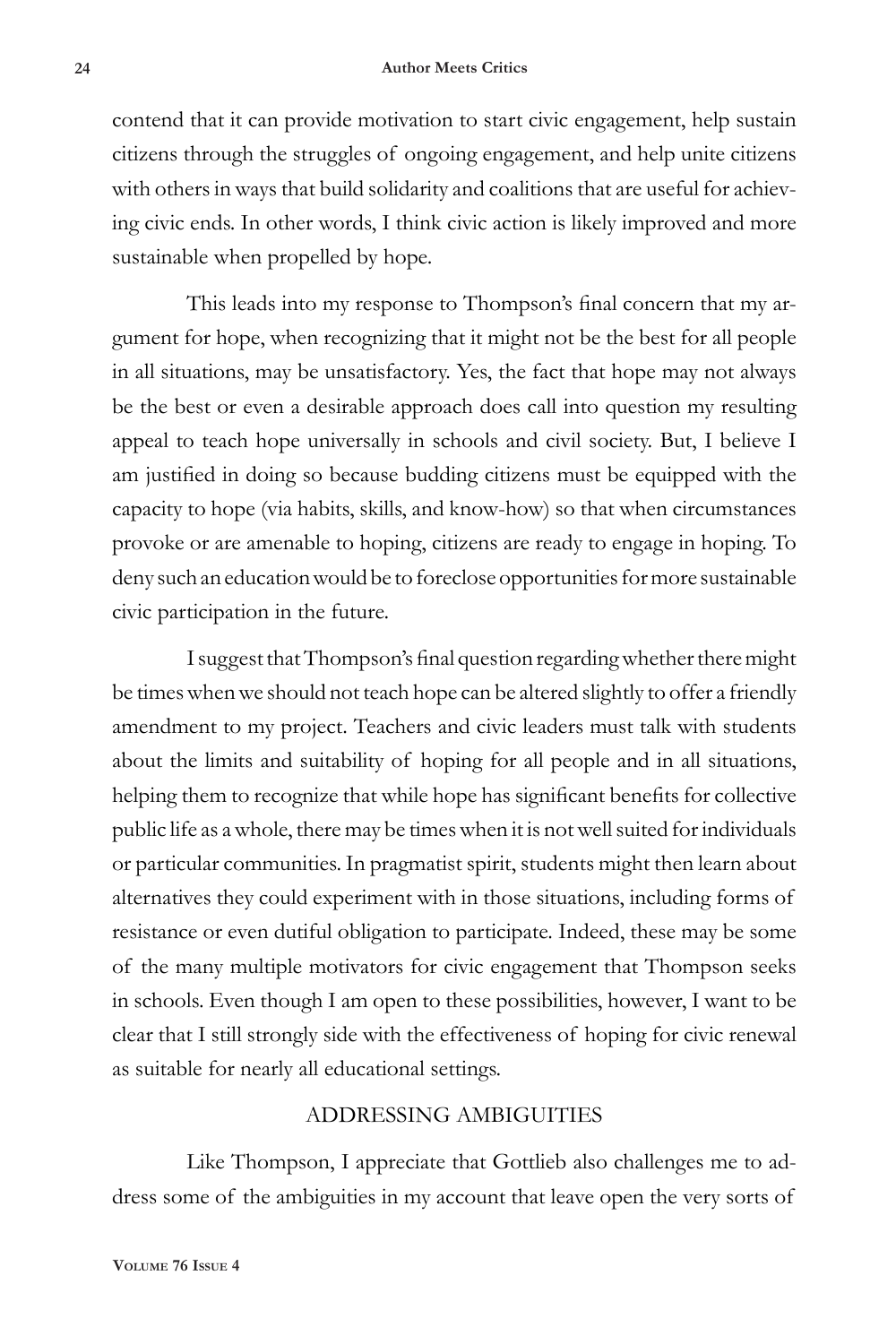questions that Thompson poses. Gottlieb pushes me to look more closely at how we actually enact our habits as ourselves and how our habits may relate to our failures to communicate well and to alleviate racism. This is due, in part, because we fail to sufficiently first set the stage for communication and because we may actually limit the types of communication employed. And while he largely traces the source of those ambiguities to tensions in Dewey, I bear some responsibility for the way that I have uncritically employed them.

I want to follow Gottlieb in the concerns he raises about the hypothesis view of tentatively holding habits. Indeed, if we were to hold habits tentatively, we would lack a sense of self that enables us to traverse the world with relative ease and offers us a relatively stable basis for our perceptions, judgments, and actions. Enacting habits in a more stable way, however, should not be seen as the sort of dogmatist closure that heads off critical reflection. Despite Dewey's potential inconsistencies on this issue, let me return to his words briefly. He claims, "[a]ll habits are demands for certain kinds of activity; and they constitute the self."4 There is no complete person behind the habit who is able to choose which habit to enact and when, as if habits were merely a hypothesis distinct from oneself that can simply be objectively tested. People do not use habits at will because they do not preexist them. "The use itself is the habit, and 'we are the habit.'"5 Dewey, here sounding as though a forerunner of poststructural theories of subjectivity and performativity, depicts habit as simultaneously produced, performed, and constitutive. Moreover, the "we" he describes are not fixed beings but rather subjects in the process of becoming. We do embody our habits in ways that are more deep and persistent than just hypotheses. Yet, I want to emphasize the Deweyan spirit of holding ourselves open to change when an indeterminate situation presents itself and our habits are no longer serving us well—when the record scratches, as Gottlieb rightly describes. It's in those moments that our habits call us out and, for the open and flexible person, can usher in transformation in ourselves, including our habits and beliefs. It's this sort of transformation that I detailed in my first book, *Breaking Bad Habits of Race and Gender: Transforming Identity in Schools*. 6

These concerns then set Gottlieb up to make an interesting analysis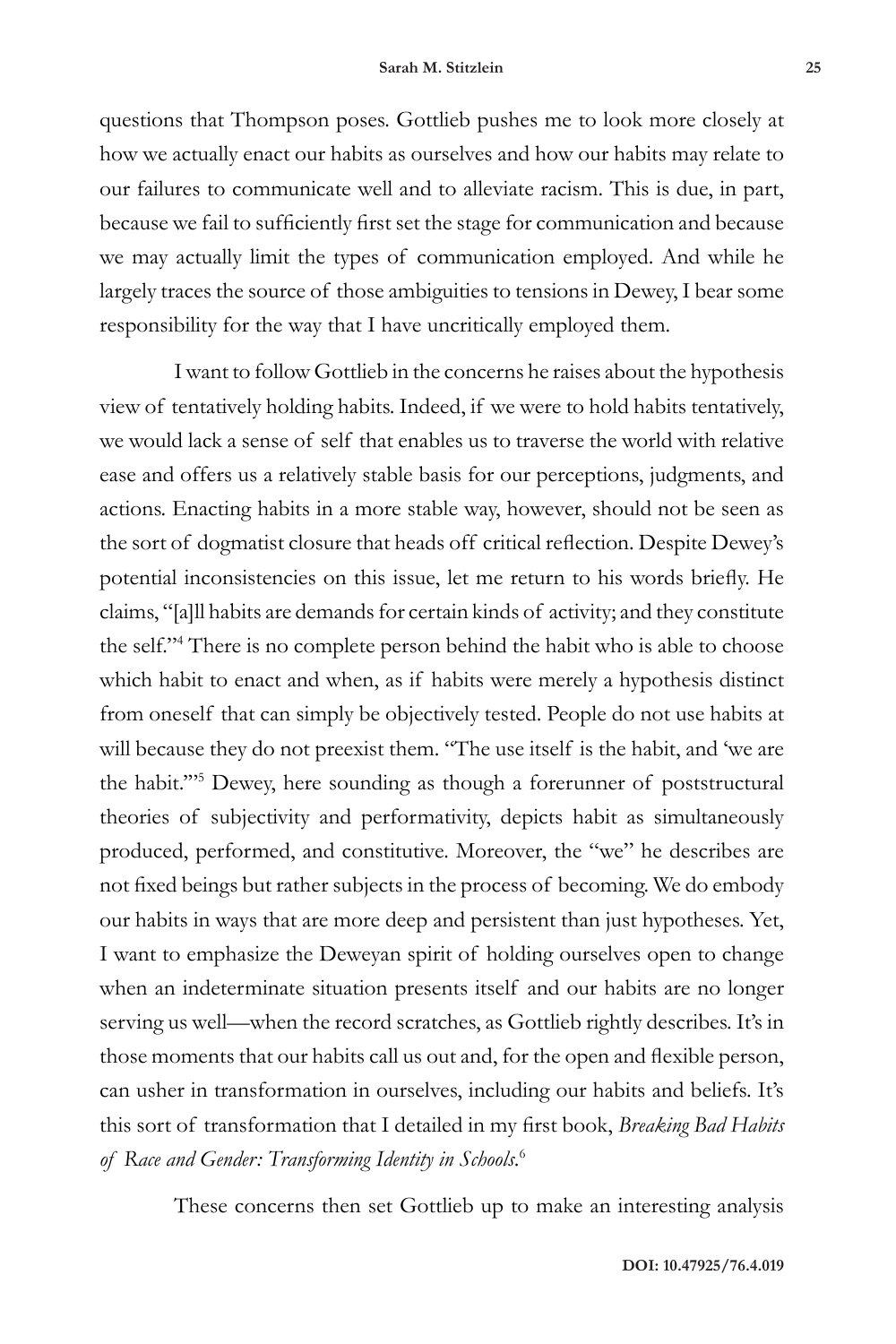#### **26 Author Meets Critics**

of Afro-pessimism which reveals its "meliorative commitment to struggle," as Gottlieb describes it. Perhaps there is more similarity between my pragmatist account and Afro-pessimists than I first detected. Gottlieb describes how Afro-pessimists see racist structures as prior to our conceptual apparatus. To put that back in the context of Dewey's account of habit formation, those racist structures become part of the social web that influences how our habits are shaped and even interpreted, constraining them in problematic ways. Whereas Gottlieb points to Calvin Warren's view as not being hopeless about achieving racial justice, but rather recognizing the much more difficult struggle we must first undertake to dismantle those constraints. And that puts the onus back largely on white people who have perpetuated and benefited from many of them.

To push against Dewey a bit, many years of complacency show us that not enough white people have been attuned to the record scratching for themselves or for others. They haven't encountered those racist structures as problems. We cannot just wait for those moments to reveal themselves. And perhaps that's where the pessimism comes in; some Afro-pessimists feel that's just never going to happen. I contend, however, that with some heavy lifting and conscious criticality, we can start to recognize and reconstruct those racist constraints, thereby changing our conceptual apparatuses to enable us to become something different, something non-racist. Gottlieb then closes with precisely the sort of call that comes across in my collective work, for educative experiences that better position students to be critical of the influences on their habits, to enable students to more genuinely listen to others, and to change themselves as a result of those reflections and encounters.

### RELIGIOUS ASPECTS OF HOPE

Finally, I turn to the more particular challenges posed by Clarence Joldersma. Initially, I was a bit struck by what appeared to be a narrow focus in Joldersma's critique of my book, as it grows out of one small paragraph early in the book where I distinguish my pragmatist hope from the hope upheld by some popular theologians.7 But, I've come to see that he is actually raising larger issues that span the book. In that paragraph, I am rather quick to set aside accounts of hope based in theology because they largely entail handing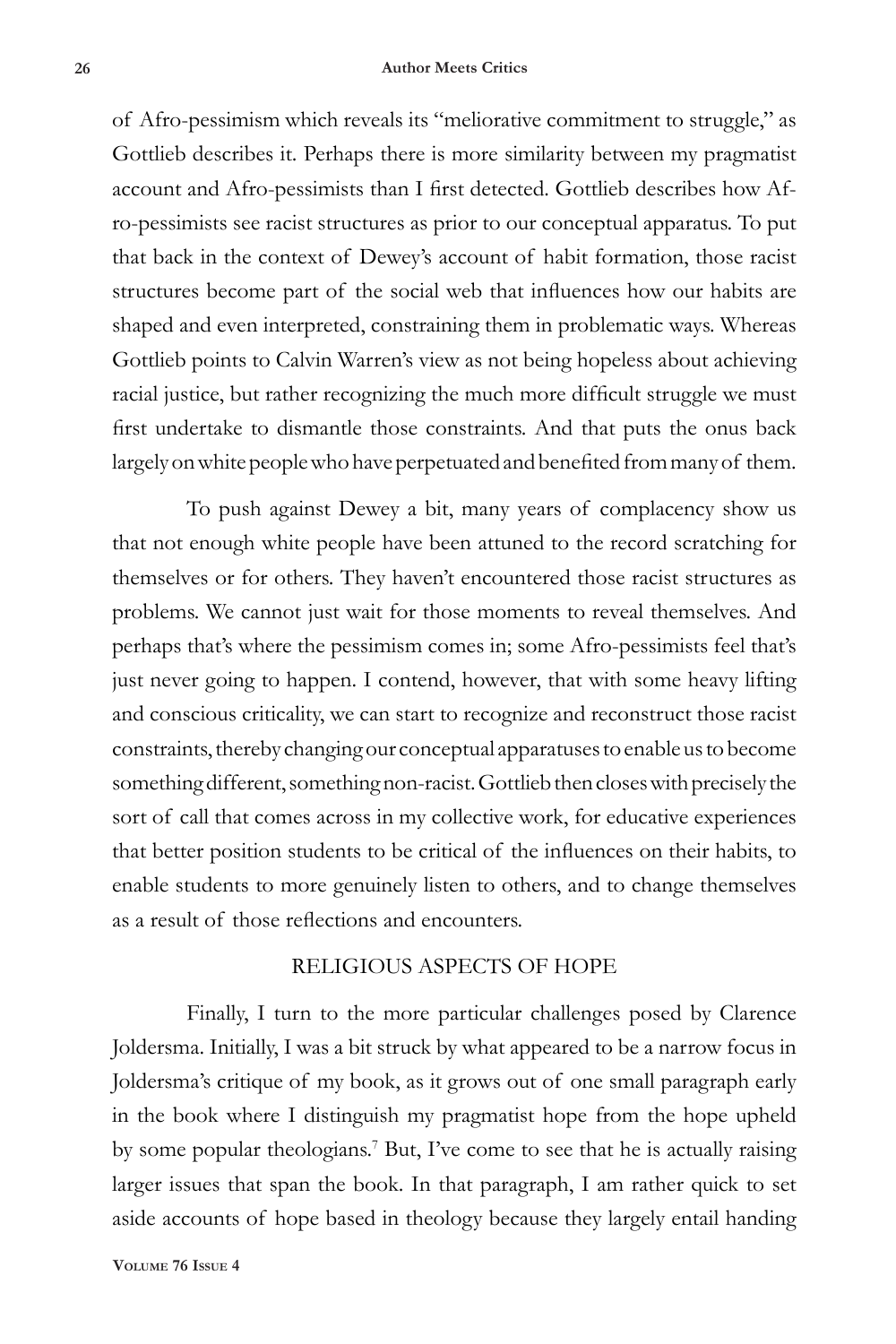over agency to a god that acts on one's behalf. But, by so quickly writing off the hope advanced in some religions, I also foreclose the engagement with my work of a significant population of America who does not distinguish their religion from their lives as citizens. This may also foreclose their willingness to participate in democracy if setting aside their hope based in religion were to be some sort of prerequisite. I do not wish for that to be the case.

Recognizing the contrasts between my idea and religion (noun), Joldersma wisely distinguishes the religious (adjective) spirit and sees it operating in my work. Insofar as my project is concerned with moving past our current flawed democracy toward the possibility of something better, I can see affinity between my generative, imaginative hope and the sort of religious spirit that Joldersma ascribes to Dewey, which aims to move "beyond the actual into what is possible," to quote Joldersma. In "What I Believe" and *A Common Faith*, Dewey distances religious spirit from supernatural figures and instead emphasizes the religious-like intensity of devotion to the power of people working together and conviction in the persistence of people to try. Dewey's faith is embodied in a "tendency toward action."8 These are outlooks that are generally aligned with my own and are reflected in my use of meliorism and my call for cultivating democratic habits as a proclivity toward action. Moreover, Joldersma reveals that there is much we can learn by considering the religious aspects of pragmatists like John Dewey, George Herbert Mead, and Cornel West, including how to better understand the practice and improvement of democracy.

While I am willing to experiment with the religious spirit invoked by Dewey and West, I am hesitant to firmly ground that spirit in religion, as West does. Dogma, doctrine, and tradition, especially pronounced in religions other than Protestant ones described by Joldersma, lack the adaptability that I find essential to leading a life based in inquiry that allows for growth, especially when I see dissent as key to facilitating change and the improvement of life's conditions. Religions that silence or ignore such dissent, or that find dissent a challenge to their authority rather than a practice of affirming their legitimacy, are irreconcilable with the participatory democracy that I envision. That said, I recognize that perhaps the Protestant and Calvinist denominations that he em-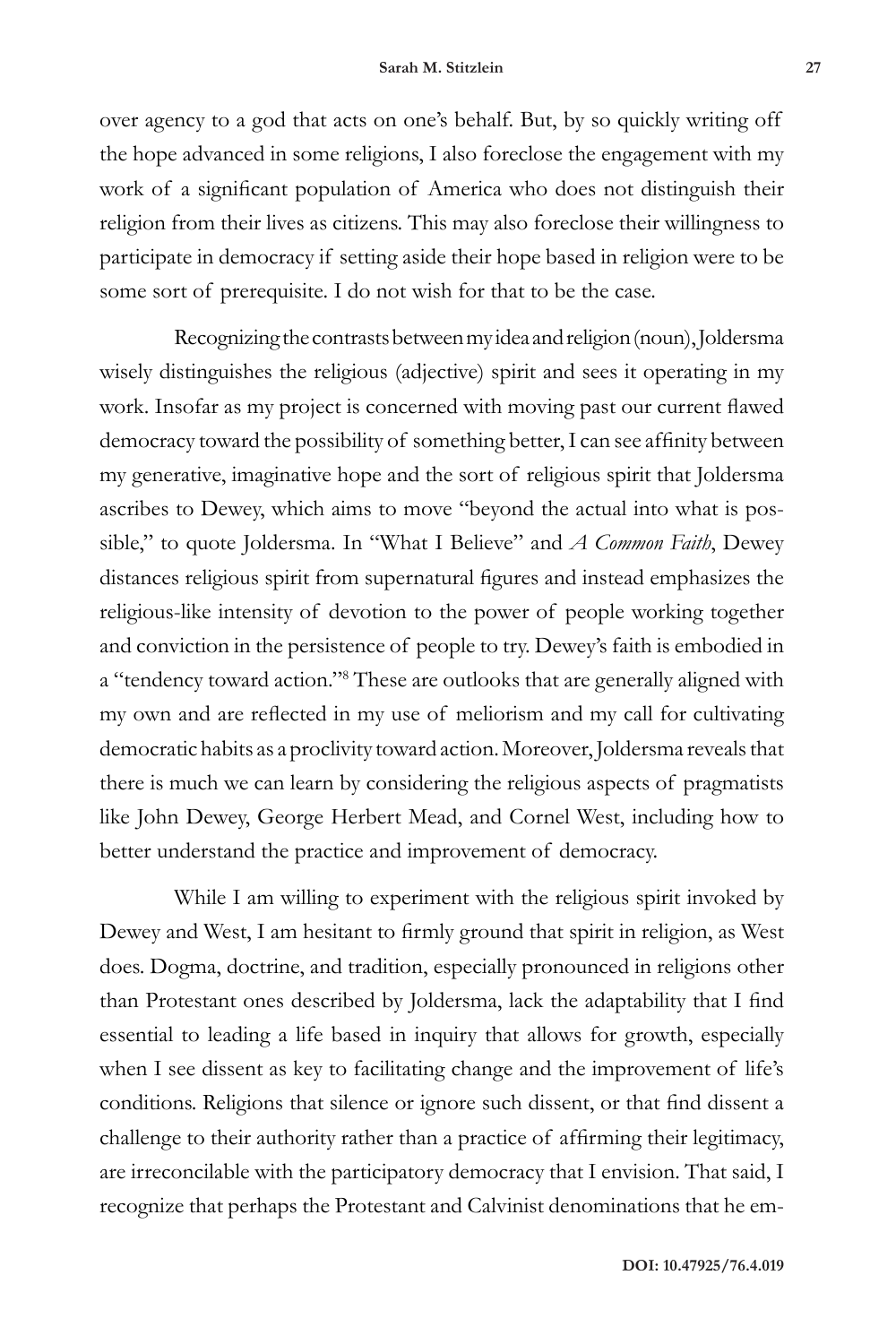phasizes might be more aligned with my views and may see collectivity working toward improved living as akin to "the realization of the kingdom of God," even if I do not. I am more willing to endorse the particularism of reformed Protestantism, which doesn't try to universally apply orthodoxy and remains, instead, focused on the particular congregation, or more to my topic, groups of citizens, and their needs and desires.

Where I do draw the line is with his suggestion that my view of hope echoes postmillennialist thought. Like Dewey, my naturalist tendencies leave me skeptical of accounts of salvation, like that espoused by postmillennial supporters. Responding to Joldersma's assertion of similarity, I do not support the sense of American exceptionalism inherent in postmillenialism. Though I favorably quote Colin Koopman in the book, who highlights the distinct nature of hope and democracy in America, I feel that Joldersma reads Koopman's quotes on to me, arriving at a stronger stand than I actually take. While I do trace the American "spirit" to roots in pragmatism and suggest that pragmatism offers a fitting orientation for helping us attend to problems in our democracy today, I do not hold that America is somehow special in its quest to or likelihood of achieving better life conditions or democracy. And, while I celebrate the ways in which American citizens have combined vision and action, which are integral to hoping, such an outlook on democracy can and has been forged in other countries. And, while I ground the social imaginary I speak of in the context of America, that is not to say that I believe America is exceptional, I'm simply attending to the challenges of political life in the current place where I live. Moreover, I'm drawing on America's own historical philosophical traditions as a source for its future. Yet, I do recognize that hope finds more fertile ground in America, its history, its values, and the general outlook of its citizens than in some other countries that embrace what their citizens may call "realism," or are more skeptical about the abilities of citizens to improve life's conditions.

Postmillennialism also seems to uphold a predetermined end goal: to prepare for and bring about the kingdom of God by making America suitable for His reign. Even if my account of hope echoes postmillennial views, I do not subscribe to a fixed end, nor do I subscribe to some ultimate meaning apart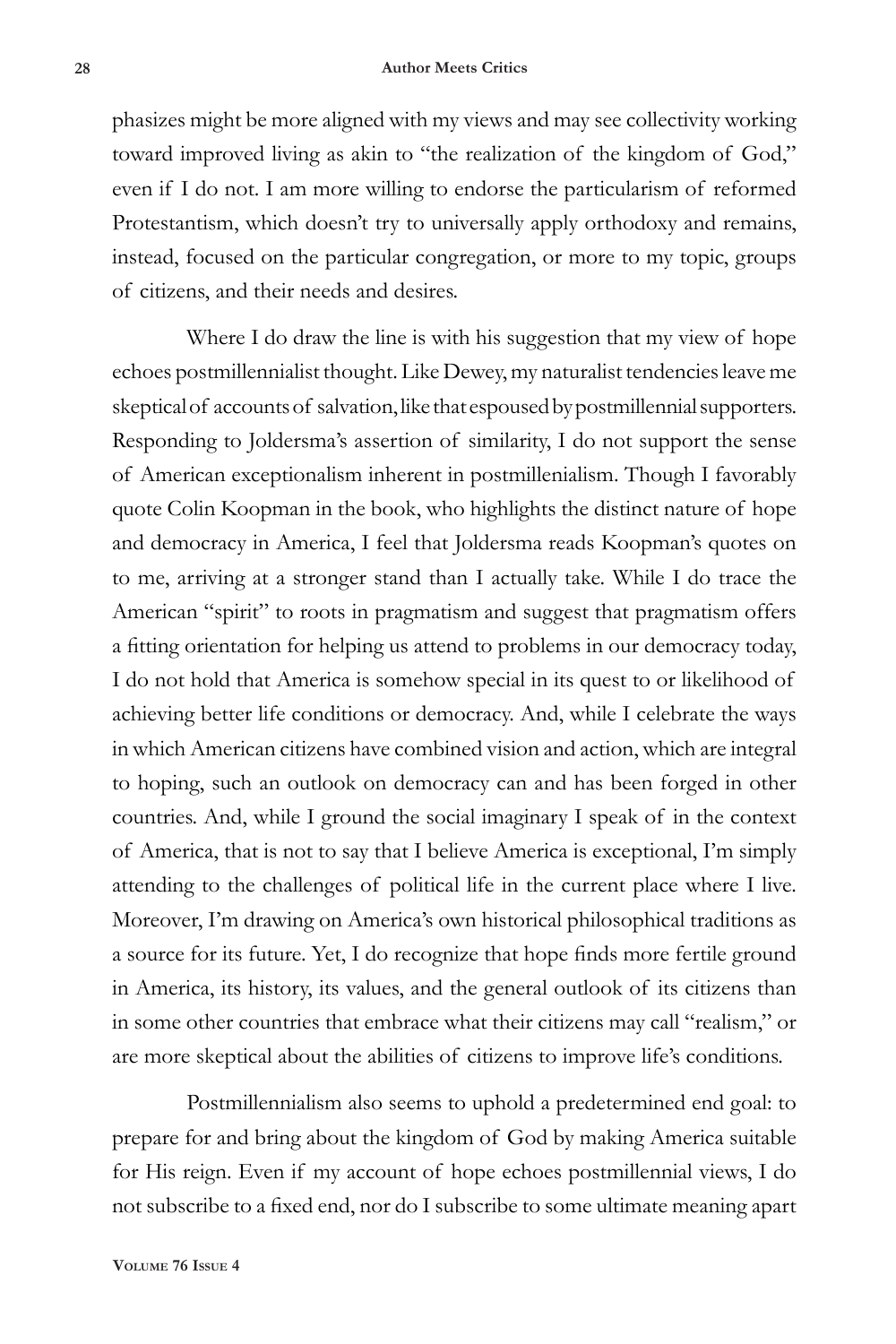from, as Dewey explains, the ways in which we "wrest from each changing situation of experience its own full and unique meaning."9 In fact, one of the things that I emphasize about the role of hope in a democracy is that it is continually enacted to reimagine our future, which may take many different forms and is not limited to a particular trajectory, rather the needs and desires of the citizenry as they adapt to their world form and reshape their goals. Yes, I do celebrate future-directed meliorism, as Joldersma claims, but I do so not because I hold out some predetermined end for human effort or some point of turning the reins back over to God. Rather, I leave agency and the creation of goals in the hands of citizens. In sum, I appreciate the connections Joldersma draws, even if I find some to be faulty, because they push me not to cut short religious views on hope and to consider how they might actually be foregrounded as sources of democratic initiative.

I am grateful to my critics and their helpful suggestions, which will surely contribute to my ongoing efforts of reviving democracy and improving citizen engagement through education.

1 Sarah M. Stitzlein, *Learning How to Hope: Reviving Democracy through Schools and Civil Society* (New York: Oxford University Press, 2020), 22. The complete, free, open access text can be accessed at https://global.oup.com/academic/ product/learning-how-to-hope-9780190062651?q=stitzlein&lang=en&cc=us 2 Kathleen Knight Abowitz describes the use of a bifocal approach in a different context, though one still related to civic engagement in *Publics for Public Schools* (Boulder, CO: Paradigm Press, 2013).

3 Ta-Nehisi Coates, *Between the World and Me* (New York: Spiegel and Grau, 2015).

4 John Dewey, *Human Nature and Conduct* in *John Dewey: The Middle Works*, *1899-1924*, vol. 14, ed. JoAnn Boydston (Carbondale: Southern Illinois Uni